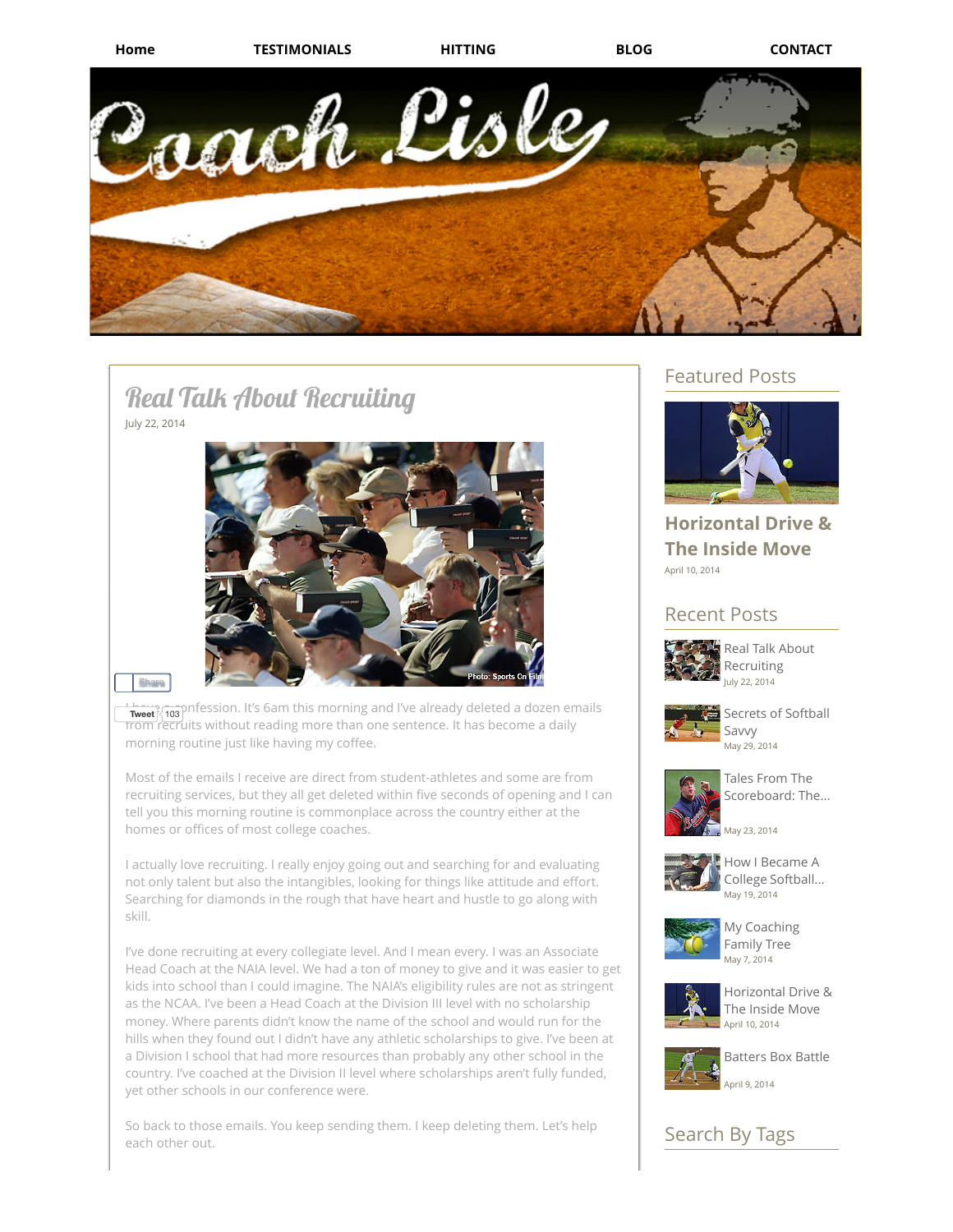#### **What Can You Stop Doing?**

Stop sending me mass emails that you sent to a hundred schools (maybe more). Most likely, if I'm a Division I coach (which I am now) it got deleted before I even finished reading your name, not because I'm coaching at an elite program that is committed for the next 5 years, but instead because I don't have the time to go through the 25 emails a day that are exactly the same from 25 different studentathletes. Depending on the Division II/III and NAIA school it got deleted before reading as well. That line in your email that says something like "I'm really interested specifically in your school" seems a little fishy when I look up in the To: column of the email and can tell it was sent to another 100 schools with the same line. I basically have now added you to my blacklist like a restaurant that posts the names of the people whose checks bounced.

There are a small percentage of coaches that do read the email and watch the video that you sent. And then they show interest. But when push comes to shove and they reach out to you, you realize that you're a California girl and playing at a Division II school in Minnesota wasn't what you were hoping for when you sent the email out.

### **What Can You Do?**

Let's talk more about this email thing and the best way to use it. First, it needs to be a very specific and very personal email if it comes directly from you (the studentathlete). I am "email savvy" enough to know when it's a mass email to every coach on the planet.

Secondly, your best chance of getting me to read the email is to have someone that I have a relationship with send it. If I get a personal email from Tony Rico or from another reputable travel ball coach, I'm going to open it and read it. Yesterday I got a text from a friend who was a former college coach about a girl that he recommends. Do you think she's on my recruiting list now? Yes.

Maybe your high school coach or travel ball coach isn't very well connected and no one you know has relationships with the colleges that you want to attend. This does make it more difficult for you in regards to email and contact, which means that personal email you send out better grab my attention.

A friend of mine who is a Head Coach at a Division III school this year got a card in the mail from a prospective student-athlete. It was a card inviting her to a macaroni party with the words "macaroni party" crossed out and the "Colorado Sparkler" written above it. Do you think that caught her attention? Strangely, yes.

Two years ago, my youngest brother (I have four) was getting close to graduating. He was a small school All-State football player here in California and also an All-League baseball player. He didn't go to any combines or exposure camps and because of his smaller (5-10,160) frame he was one of the only non-committed all state players. I spoke with him about what he wanted and he was willing to go to any college in the country that helped pay for school. I sat down and wrote an email to every college football coach in the country. I began by saying who I was and my experience in collegiate coaching. I received over 50 emails from schools all over the country showing interest. I helped him narrow down a few of them and he went on recruiting trips. He ended up going to a Division III school in Minnesota that he loves and although they don't offer athletic scholarships, he was able to get 60% paid for with need based and academic aid. He's going into his junior year now and has loved his experience and is the starting 3B for the baseball team.

Now you're probably thinking to yourself, he broke his own rule about the mass email. Yes and No. I knew that my college email address coupled with my introduction about my own experience would help get a few more email opens. It helped a lot that my brother was actually sincere when saying that he was willing to travel anywhere and I was forthright about that in the email. If you want to ignore my advice on the mass email that is OK…I just wouldn't put all my eggs in the email basket.

Email can work. It just has to be done right. 99% of you aren't doing it right and its

[baseball](http://www.coachlisle.com/#!blog/c12wc/Tag/baseball/) [hitting](http://www.coachlisle.com/#!blog/c12wc/Tag/hitting/) [john rocker](http://www.coachlisle.com/#!blog/c12wc/Tag/john%20rocker/) [ncaa](http://www.coachlisle.com/#!blog/c12wc/Tag/ncaa/) [rangers](http://www.coachlisle.com/#!blog/c12wc/Tag/rangers/) [recruiting](http://www.coachlisle.com/#!blog/c12wc/Tag/recruiting/) [scoreboard](http://www.coachlisle.com/#!blog/c12wc/Tag/scoreboard/) [softball](http://www.coachlisle.com/#!blog/c12wc/Tag/softball/) [softball coach](http://www.coachlisle.com/#!blog/c12wc/Tag/softball%20coach/) [softball hitting](http://www.coachlisle.com/#!blog/c12wc/Tag/softball%20hitting/)

## Follow Us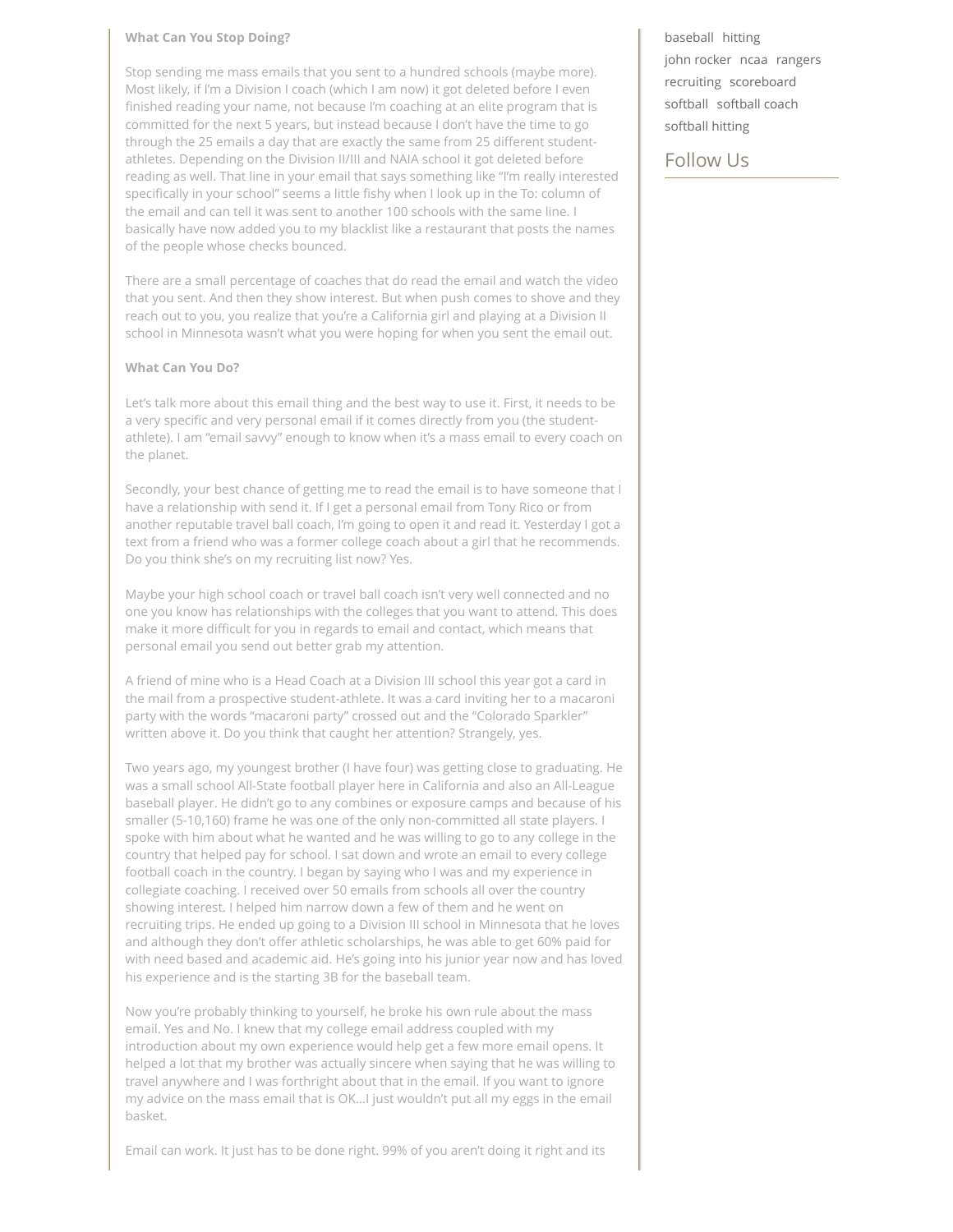making 99% of the college coaches out there swipe left on their iPhone's too many times a day.

#### **Exposure**

Everyone wants more exposure. This is why there are multiple recruiting services and travel ball tournaments every weekend of the year. (Don't get me started on that) In a lot of ways the recruiting services like NCSA and NSR are great for studentathletes. They have helped thousands of student-athletes receive scholarships and helped place them at colleges. I recommend them for "certain" student-athletes that feel like they missed the exposure boat or have the resources to afford it. It's not a good fit for everyone.

How can you get more exposure? If at all possible, you want to get in front of as many college coaches as possible. Playing on the right team for the right coaches helps. I admit that. At some of these showcase tournaments you'll have 50 coaches at a Firecrackers vs. Glory game. (Or insert any other big name travel ball team).

Even if you don't play for a big name travel ball team anytime you can get in front of a large number of college coaches this will "help" with exposure. And I know that may be difficult in many pockets of the country especially outside of places like California.

For most parents, exposure means expensive. The cost of traveling to showcases and tournaments has gotten astronomical. I think there are some parents out there who end up spending more on exposure and camps then they would have just paying for college. Be very selective in where you spend your money in the exposure department #realtalk

#### **Skills Video**

Making a skills video is a great idea and helpful for coaches that actually do read your email and want to keep a file on you. Having said that, please don't have a long intro with schnazzy (is that a word?) effects and music. Just go straight into the skills. College coaches don't care about the background music. We want to see your swing, your arm, your fielding, etc.

#### **My Best Advice**

If you really want to play at the college level my best advice is to figure out which schools you really want to go and start building a relationship with those coaches as soon as possible. The best way to do that is with the schools camps. Attending a schools camp gives you so much more face time with the coaching staff and allows you to get to know them and the campus and school. Maybe that coaching staff and school isn't as great a fit for you as you had hoped.

Every school has youth camps and prospect camps where they can really get to know and evaluate student-athletes up close. Now let me make this very clear. If your Top 5 schools are in the Pac-12 or SEC and you're skill set is better served at a Division II school, there is going to be a problem with this route. Make sure you are attending school camps of schools that you might actually get a chance to play at. Which leads me into…

### **Be Realistic**

Parents and students must have clear expectations and be extremely realistic with their childs athletic ability. There were almost 400,000 high school softball players last year. 30,000 (almost 8%) will play in college. Out of those 30,000 there are about 180 in the Pac-12, which means 0.045% of high school softball players will end up playing in the Pac-12.

#### **Recruiting = Ridiculous**

I won't get into my thoughts on the recruiting process from the colleges end (that will be for a different article). It's a failing system in a lot of ways when we have 8th